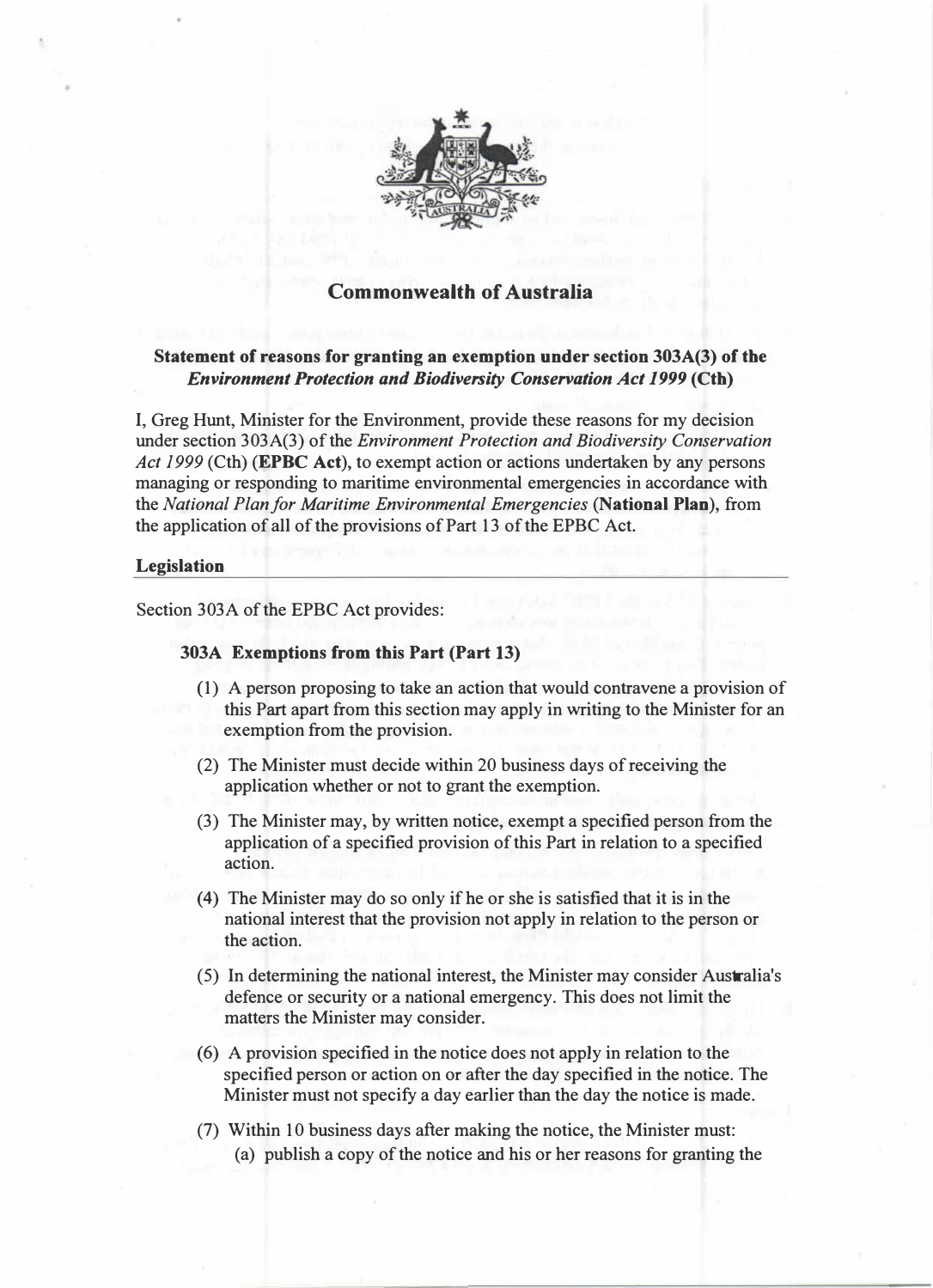exemption in accordance with the regulations; and

(b) give a copy of the notice to the person specified in the notice.

#### Background

- 1. On 6 March 2014, I received an application from Mr Graham Peachey, the Chief Executive Officer, Australian Maritime Safety Authority (AMSA), seeking an exemption under section 158 and section 303A of the EPBC Act, on behalf of parties managing or responding to maritime environmental emergencies in accordance with the National Plan.
- 2. The National Plan defines a 'maritime environmental emergency' as the potential or actual pollution of the sea or harm to the marine environment by oil or other hazardous and noxious substances.
- 3. In summary, the National Plan:
	- a. sets out national arrangements, policies and principl�s for the management of maritime environmental emergencies; and
	- b. provides for a comprehensive response to maritime environmental emergencies through marine pollution 'contingency plans' prepared by all Australian states, the Northern Territory and the Commonwealth of Australia, as well as port corporations, industry, and operators of offshore petroleum facilities.
- 4. Under s303A of the EPBC Act, I may (as the Minister for the Environment) exempt a person proposing to undertake an action from the requirement to seek permits under Part 13 of the Act in relation to the action to which the exemption relates. Part 13 of the Act, among other things, prohibits the killing, injuring, taking, trading, keeping or moving listed threatened species or ecological communities, listed migratory species, cetaceans, or listed marine species in or on a Commonwealth area. Under section 303A, I may specify that any or all of the provisions in Part 13 do not apply to a person in relation to an action to which an exemption relates.

However, I may only grant an exemption under section 303A of the EPBC Act ifl am satisfied that it is in the national interest to do so.

- 5. I have today revoked a prior exemption, issued on 28 August 2000 by the former Minister for the Environment and Heritage, Hon. Robert Murray Hill, exempting action or actions undertaken by persons acting in accordance with the National Plan to Combat Pollution of the Sea by Oil and Other Noxious and Hazardous Substances (Old Plan) from the application of all of the provisions of Part 3 of the EPBC Act. The Old Plan was replaced on 5 March 2014 by the National Plan.
- 6. I have also today granted a new exemption, under section 158 of the EPBC Act, exempting action or actions undertaken by persons managing or responding to maritime environmental emergencies in accordance with the National Plan, from the application of Part 3 of the EPBC Act.

### Evidence

7. The evidence or other material on which my findings were based was a brief from the Department of the Environment dated 6 March 2014. That brief attached the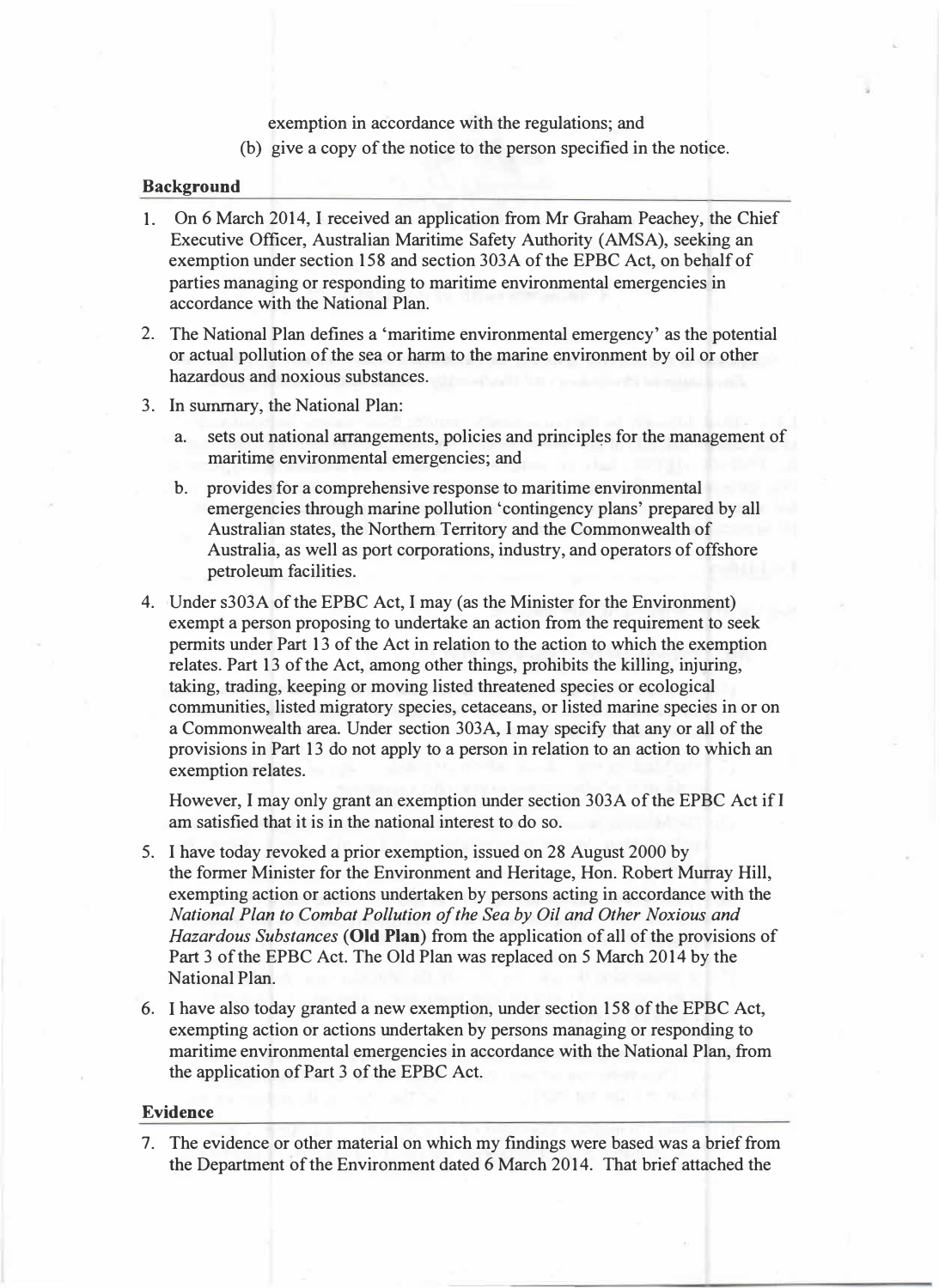application of 6 March 2014 from the AMSA referred to in paragraph 1 above, and included a copy of the National Plan.

#### **Findings**

- 8. The National Plan is a strategic standing arrangement that will be implemented in the event of a maritime environmental emergency. Consistent with international practice, the National Plan classifies incidents so as to provide direction on the potential consequence and impact of the incident and to provide guidance for agency readiness levels, incident notifications, response actions and potential response escalation. 'Response' within the scope of the National Plan refers to the management of operations directed to coordinate and control a maritime environmental emergency. The aiin of response operations is to minimise the impacts of marine pollution from vessels, maritime facilities and oil and chemical terminals, and offshore petroleum facilities upon the Australian community, environment, economy and infrastructure.
- 9. The National Plan recognises that the majority of incidents are managed locally but enables the management system to adapt to meet the additional demands of larger or more complex incidents. The National Plan draws upon jurisdiction governments' legislation that underpins government agencies' response powers and places preparedness and response obligations on relevant industry sectors. Arrangements for response are generally detailed within jurisdictional, regional and local contingency plans. The National Plan outlines the national arrangements that support these contingency plans. Taken together, the National Plan and its subsidiary contingency plans (consistent with the relevant administrative or legislative requirements for each responsible jurisdiction) provide a cascade of response measures with initial actions at the local level, supported and/or overseen by regional and state/Northern Territory level resources and management, as needed.
- 10. A 'Control Agency' is the agency or company assigned by legislation, administrative arrangement or within the relevant contingency plan, to control response activities to a maritime environmental emergency. The jurisdiction governments ensure that there is an appointed Control Agency for each of the hazards identified within their overall emergency management arrangements. Agencies that have jurisdictional or legislative responsibilities for maritime environmental emergencies are obligated to work closely with the Control Agency to ensure that incident response actions are adequate. The National Plan states that such arrangements should be clearly identified in contingency plans detailing the procedures for initiating a response to a maritime environmental emergency, including: initiation triggers, required actions and the responsibilities of key agencies and personnel.
- 11. The National Plan states that such a response should be initiated by a Control Agency where there is a need to monitor a maritime environmental emergency, potential or actual, and to implement measures to mitigate the impacts of the emergency. When a decision is made by a Control Agency to respond to a maritime environmental emergency, response arrangements appropriate to the jurisdiction and incident type will be activated. The Control Agency will have responsibility for appointing the Incident Controller to control the operational response to an incident.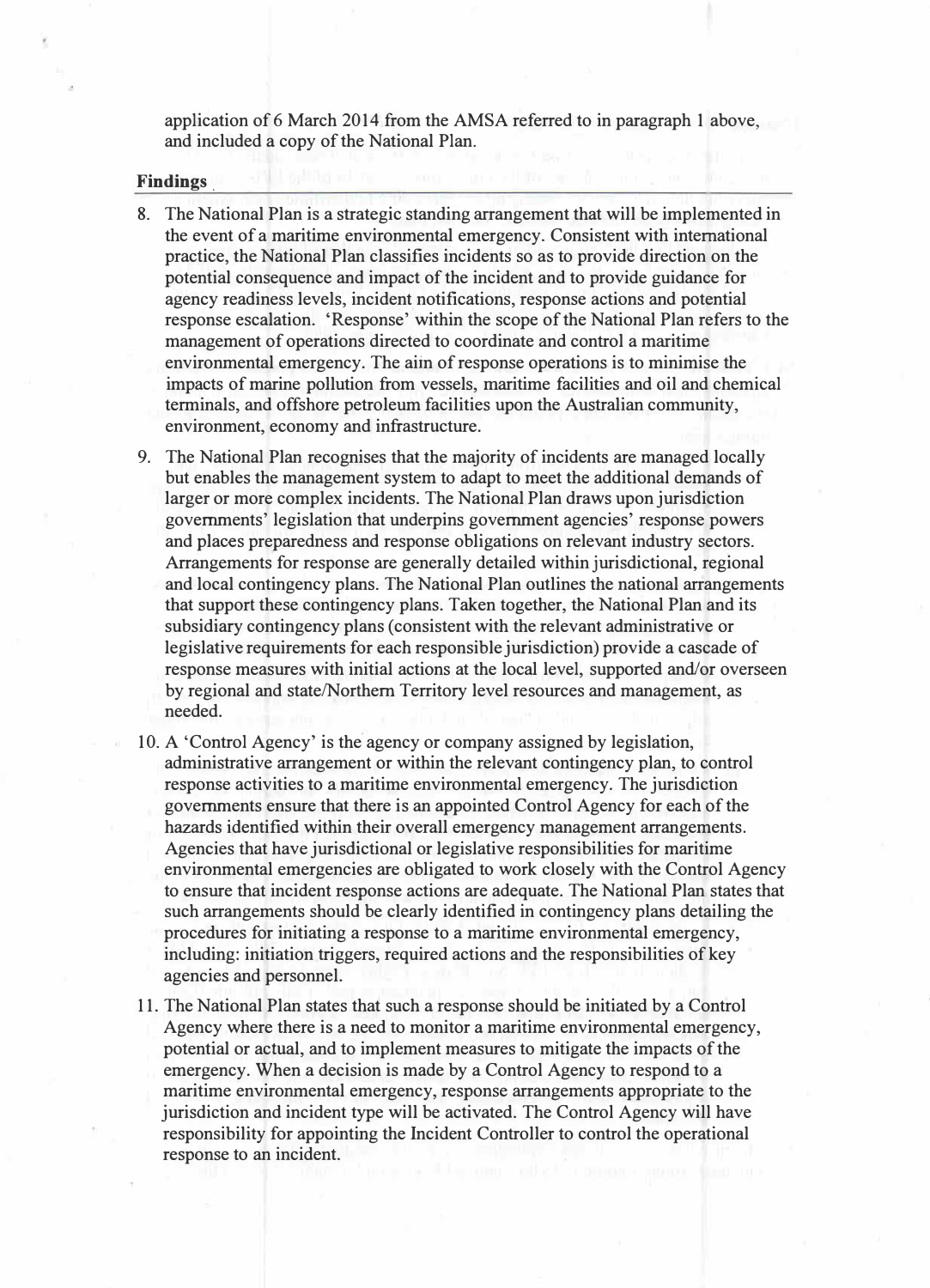#### Reasons

- 12. In light of the matters discussed in paragraphs 6-9 above, I was satisfied that it is in the national interest that all of the provisions of Part 13 of the EPBC Act not apply in relation to persons managing or responding to maritime environmental emergencies in accordance with the National Plan.
- 13. I understand that the National Plan gives effect to a number of international conventions and agreements to which Australia is a party; for example: Article 221 of the United Nations Convention on the Law of the Sea, 1982; International Convention for the Prevention of Pollution from Ships; and the International Convention on Civil Liability for Oil Pollution Damage, 1992.
- 14. It is in the national interest to allow rapid and unimpeded responses to maritime environmental emergencies, in accordance with the National Plan, to maximise the chances of containing pollution and minimising the threat of damage to the environment. To illustrate:
	- a. In the event of a maritime environmental emergency, response actions undertaken in accordance with the National Plan and subsidiary contingency plans may harm a species listed under Part 13 of the EPBC Act, which may expose the responder to legal action for breaches of the Act.
	- b. Processes under the EPBC Act typically take a period of weeks or months to complete whereas maritime environmental emergencies can cause serious damage to the marine environment within hours. Even obtaining an exemption at the time of an incident would delay urgent response action.
	- c. Examples of the kind of damage to the marine environment caused by maritime environmental emergencies include marine animals covered in oil, fish deaths and damaged and oiled beaches, mangroves and other coastal areas.
	- d. As noted in paragraph 5 above, an exemption under section 158 of the EPBC Act was granted on 28 August 2000, for action or actions undertaken by persons acting in accordance with the Old Plan, being the predecessor plan to the National Plan, from all the provisions of Part 3 of the EPBC Act. This exemption allowed a rapid response that minimised damage to the marine environment after an uncontrolled release of crude oil commenced from the Montara Wellhead platform on 21 August 2009.
	- e. In its National Plan to Combat Pollution of the Sea by Oil and other Noxious and Hazardous Substances Annual Report 2009-10, AMSA explain more than 130 surveillance flights were conducted over the duration of the Montara response operation to gather oil spill intelligence, environmental data and to direct response efforts to the heaviest concentrations of oil. Aerial dispersant spraying operations were supported by vessels spraying dispersant. Observations and sampling indicated that the use of dispersant was highly effective in assisting the natural process of degradation and in minimising the risk of oil impacting reefs and shorelines.
- 15. Any maritime environmental emergency response operations that are conducted in a manner which is contrary to the National Plan would remain subject to the